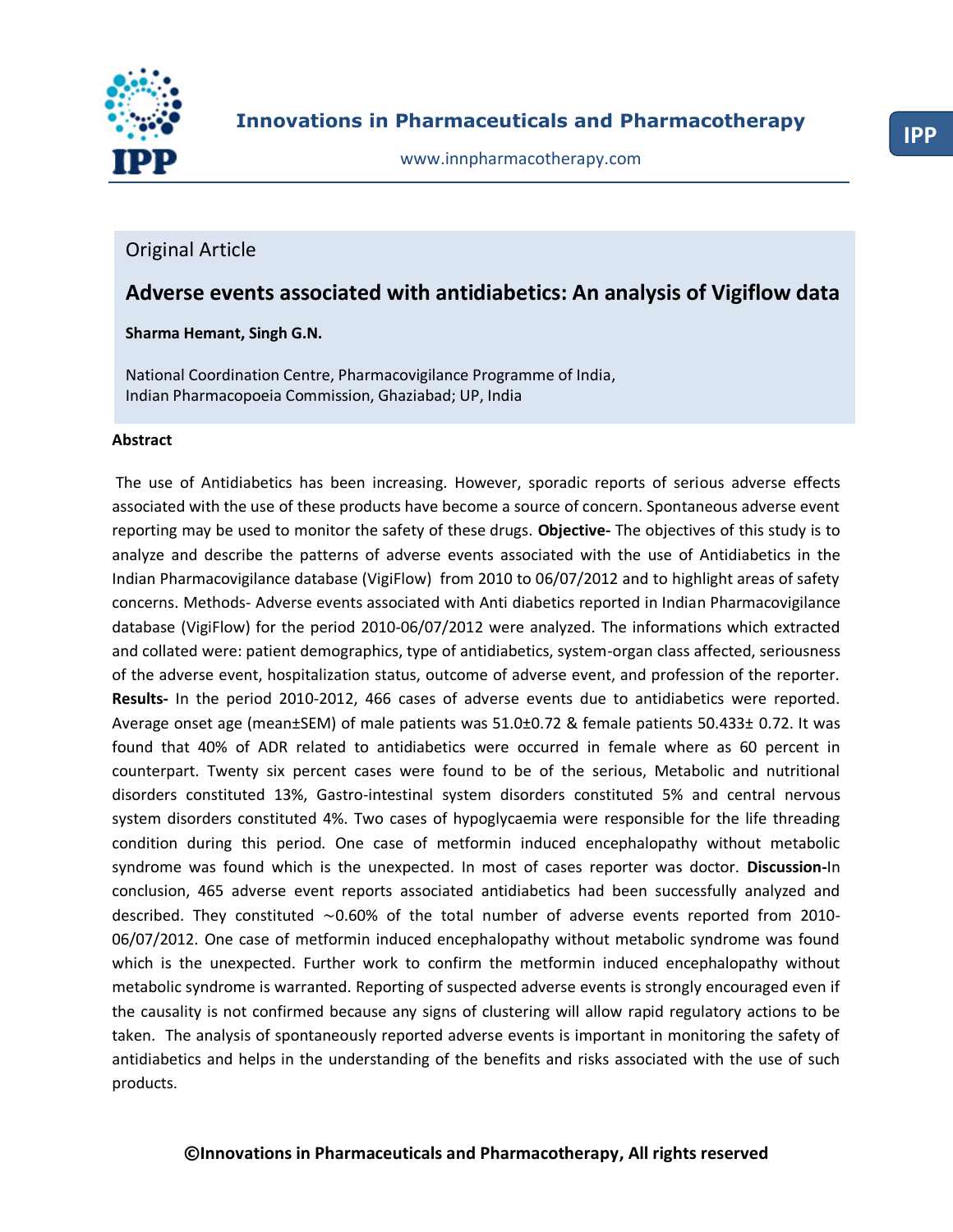**Keywords**[: Adverse events,](http://informahealthcare.com/action/doSearch?action=runSearch&type=advanced&result=true&prevSearch=keywordsfield%3A(%22Adverse+events%22)) [Adulteration,](http://informahealthcare.com/action/doSearch?action=runSearch&type=advanced&result=true&prevSearch=keywordsfield%3A(%22Adulteration%22)) [Hypoglycemia,](http://informahealthcare.com/action/doSearch?action=runSearch&type=advanced&result=true&prevSearch=keywordsfield%3A(%22Hypoglycemia%22)) [Hepatotoxicity,](http://informahealthcare.com/action/doSearch?action=runSearch&type=advanced&result=true&prevSearch=keywordsfield%3A(%22Hepatotoxicity%22)) [Pharmacovigilance.](http://informahealthcare.com/action/doSearch?action=runSearch&type=advanced&result=true&prevSearch=keywordsfield%3A(%22Pharmacovigilance%22))

**\* Corresponding Author: Sharma Hemant,** National Coordination Centre, Pharmacovigilance Programme of India, Indian Pharmacopoeia Commission, Ghaziabad; UP, India Email: hemant.02sharma@gmail.com

#### **1. Introduction**

Although prescription drugs are subject to extensive premarket safety testing prior to approval, adverse drug reactions (ADRs) not identified in preclinical and clinical testing may become apparent following their introduction into the marketplace and their subsequent use within the highly heterogeneous general population [1]. Appropriate and effective monitoring of ADRs, i.e. Pharmacovigilance, is the only best way to safeguard the public health. In a vast country like India with a population of over 1.2 Billion with vast ethnic variability, different disease prevalence patterns, practice of different systems of medicines, different socioeconomic status, it is important to have a standardized and robust Pharmacovigilance and drug safety monitoring programme for the nation [2]. The use of Antidiabetics has been increasing. However, sporadic reports of serious adverse effects associated with the use of these products have become a source of concern. Spontaneous adverse event reporting may be used to monitor the safety of these drugs. In year 2009 Central Drug Standards Control Organization (CDSCO) with Ministry of Health & Family Welfare Govt of India is initiated a nation-wide Pharmacovigilance Programme for protecting the health of the patients by assuring drug safety. In April 2011 Indian Pharmacopoeia Commission (IPC), Ghaziabad was recognized as National Coordination Centre (NCC) for Pharmacovigilance Programme of India (PvPI). Currently there are 60 ADR monitoring centers spread all over country reporting to NCC [2]. The objective of PvPI is, to monitor ADRs in Indian population, to create awareness amongst health care professionals about the importance of ADR reporting in India, to monitor benefit-risk profile of medicines, generate independent, evidence based recommendations on the safety of medicines, support the CDSCO for formulating safety related regulatory decisions for medicines, communicate findings with all key stake holders and create a

national centre of excellence as par with global drug safety monitoring standards [3,4]. In order to evaluate the safety profile of anti-diabetics, using data reported through the Indian Pharmacovigilance system (VigiFlow) [5] data from 2010 to 06/07/2012 were analyzed.

#### **Method**

Type 2 diabetic patients were identified and all suspected ADRs were evaluated using WHO – Uppsala Monitoring Centre causality scale [6,7]. The information from VigiFlow which extracted and collated were: patient demographics, type of antidiabetics, system-organ class affected, seriousness of the adverse event, hospitalization status, outcome of adverse event, and profession of the reporter. ADRs were coded according to WHO adverse event terminology (WHO-ART) [8] . Hospitalization due to adverse event was categorized into hospitalized, not hospitalized and already hospitalized. The term "already hospitalized" describes the group of patients who were admitted for other co-morbities when the adverse event was detected. The outcome of the

| Table                  |                  | no-1: Patients | demography           | and |  |
|------------------------|------------------|----------------|----------------------|-----|--|
| profession of reporter |                  |                |                      |     |  |
|                        | Characteristic   |                | No. of cases (n=465) |     |  |
| 1                      | Gender           |                |                      |     |  |
|                        | Male             |                | 273                  |     |  |
|                        | Female           |                | 182                  |     |  |
| $\overline{2}$         | Avg. onset age   |                |                      |     |  |
|                        | Male             |                | $51.0 \pm 0.72$      |     |  |
|                        | Female           |                | $50.43 \pm 0.72$     |     |  |
| 3                      | Profession of    |                |                      |     |  |
|                        | reporter         |                |                      |     |  |
|                        | Doctor           |                | 389                  |     |  |
|                        | Pharmacist       |                | 53                   |     |  |
|                        | Other healthcare |                | 7                    |     |  |
|                        | professional     |                |                      |     |  |

adverse event associated with the use of antidiabetics were also analyzed by categorizing them into four category as patients who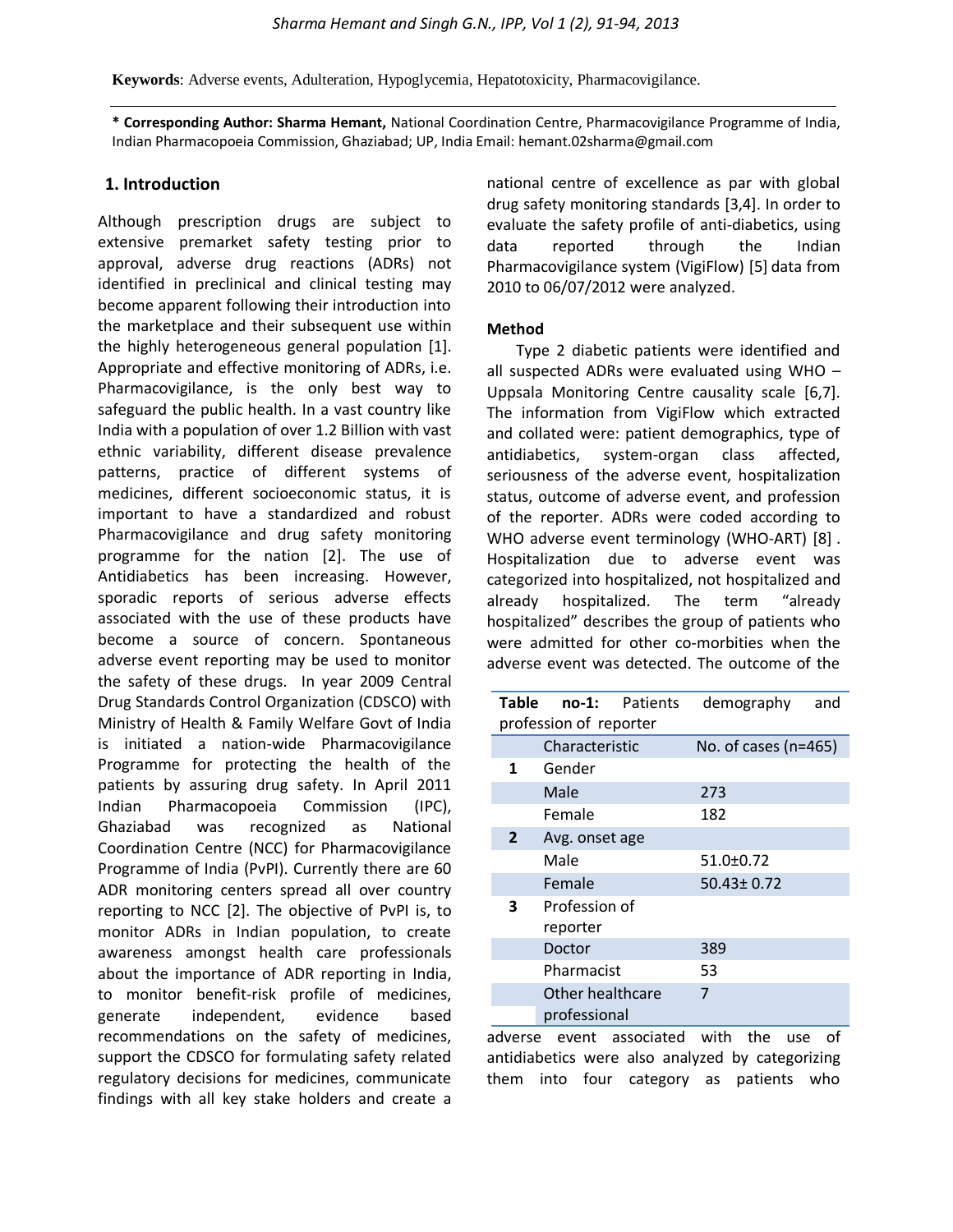recovered, not recovered at the point of reporting, had uncertain outcome and died.

## **3. Result**

In the period 2010-06/07/2012, 466 cases of adverse events due to antidiabetics were reported. Four hundred sixty five cases were included in analysis because complete data is not available for one case. Sigma State [9] ver-3.5 was used for analysis. Average onset age (mean±SEM) of male patients was 51.0±0.72 & female patients 50.433± 0.72. It was found that 40% of ADR related to antidiabetics were occurred in female where as 60 percent in counterpart. Twenty six percent cases were found to be of the serious, out of which metabolic and nutritional disorders constituted 13%, gastro-intestinal system physician. Table-1 shows Patients demography, and profession of reporter & table 2 no. of cases of adverse events due to antidiabetics.

## **4. Discussion**

The worldwide situations of drug safety have changed dramatically. Drugs are used based on the evaluation of safety data collected in clinical practice worldwide. NCC PvPI collects spontaneous reports and requires manufacturers to report adverse drug reactions (ADRs) of Indian marketed drugs occurring worldwide. These data are available through the VigiFlow. Adverse event reports associated antidiabetics had been successfully analyzed and described. Not much statistic was applied because the number of

| <b>Table no-2</b> No. of cases of adverse events due to antidiabetics |            |                |           |              |             |                |  |  |
|-----------------------------------------------------------------------|------------|----------------|-----------|--------------|-------------|----------------|--|--|
| Sr. No                                                                | <b>Sex</b> | Acarbose       | Insulin   | Glipizide    | Glimepiride | Human actrapid |  |  |
| 1                                                                     | м          | 3              | 170       | 14           | 21          | 0              |  |  |
| $\overline{2}$                                                        | F          | $\overline{2}$ | 48        | 8            | 20          | 2              |  |  |
| Sr.<br>No.                                                            | Sex        | Glibenclamide  | Metformin | Dpp4 anlogus | Glitazone   |                |  |  |
| 3                                                                     | M          | 23             | 56        | 1            | 8           |                |  |  |
| 4                                                                     | F          | 13             | 18        | 1            | 25          |                |  |  |

disorders constituted 5% and central nervous system disorders constituted 4%.

Two cases of hypoglycaemia were responsible for the life threading condition during this period. One case of metformin induced encephalopathy without metabolic syndrome was found which is the unexpected. It was found that insulin caused highest number of ADRs (170 cases) in male patients followed by metformin (56 cases) and glibenclamide (23 cases) most of insulin induced ADRS were related to metabolic and nutritional disorders. Two cases of hypoglycemia induced by insulin were responsible for the life threading condition during this period. Fourty eight ADR cases caused by insulin and 25 ADR cases caused by pioglitazone in female were reported during this period. It was that in most of the ADR cases patients recovered & primary reporter was

patients less. Total 465 ADRs were reported they constituted ∼0.60% of the total number of adverse event reported from 2010-06/07/2012. One case of metformin induced encephalopathy without metabolic syndrome was found which is the unexpected [9,10].

Further work to confirm the metformin induced encephalopathy without metabolic syndrome is warranted. Reporting of suspected adverse events is strongly encouraged even if the causality is not confirmed because any signs of clustering will allow rapid regulatory actions to be taken. The analysis of spontaneously reported adverse events is important in monitoring the safety of antidiabetics and helps in the understanding of the benefits and risks associated with the use of such products.